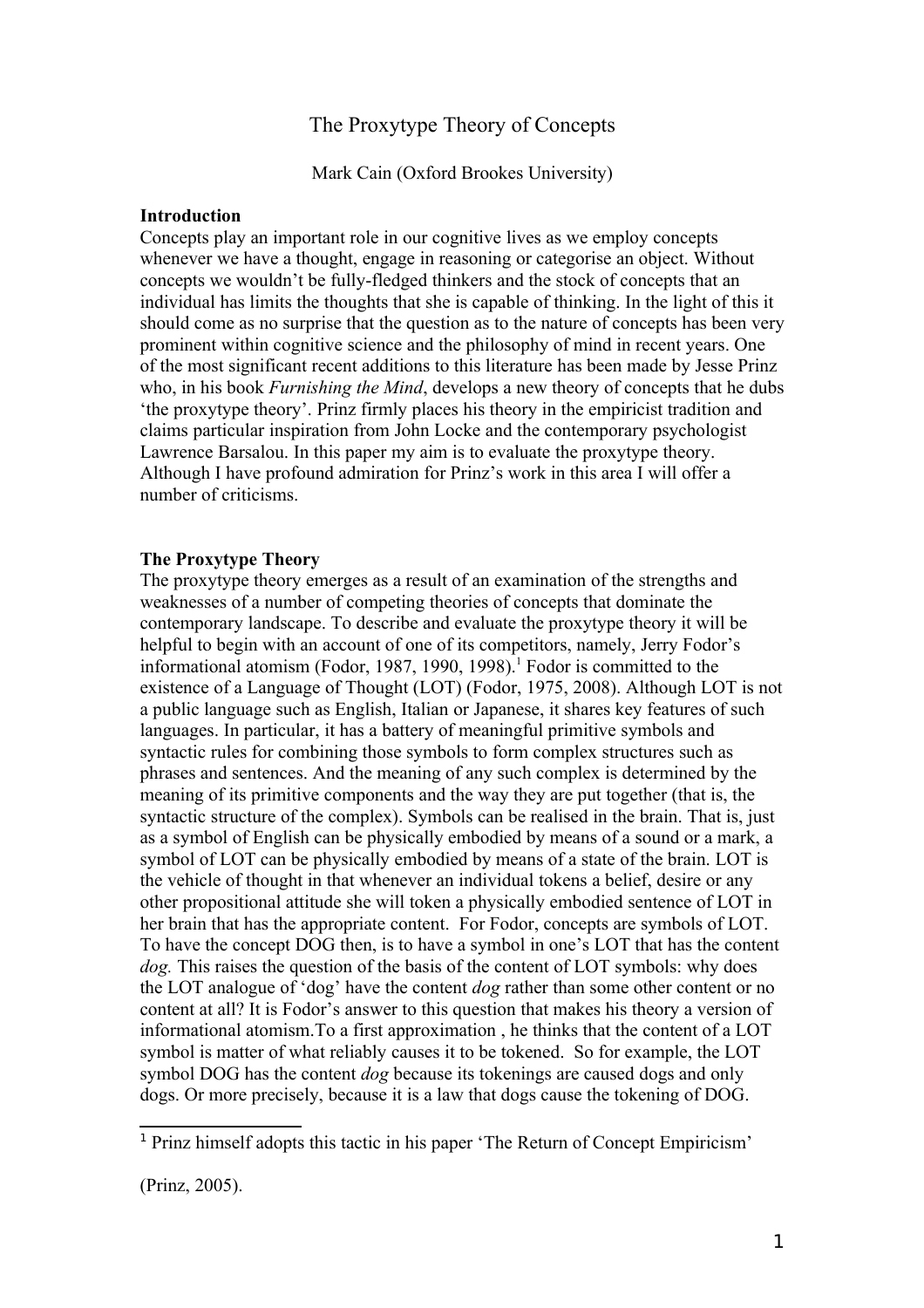Fodor recognises that as it stands this won't do as tokenings of DOG are often caused by things that aren't dogs as when one mistakes a fox on a dark night for a dog or one thinks about dogs as a result of thinking about cats. So, one might ask, why doesn't DOG have the content DOG-OR-FOX-ON-A-DARK-NIGHT or DOG-OR-THOGUHT-ABOUT-A-CAT?<sup>[2](#page-1-0)</sup> Fodor's answer is that there the dog-DOG causal relation is more basic than the other causal relations that DOG enters into in that the latter asymmetrically depend on the former. That is, were it not the case that dogs caused tokenings of DOG then it wouldn't be the case that foxes on a dark night (or thoughts about cats) caused tokenings of DOG, but not vice versa.

This theory is atomistic in that it rejects the thesis that the content of a concept is determined by its relations to other concepts so that, at least in principle, one could have the content DOG without having the concept CAT, ANIMAL or any other particular concept. Thus, for Fodor, concepts are certainly not theories. However, it is important to note that Fodor is happy to allow that complex mental structures such as beliefs and theories (encoded by means of LOT sentences) to mediate the content determining causal relations between concepts and what they represent. It is just that the content of those beliefs and theories doesn't enter into the content of the concepts in question. This explains why you and I could have quite different theories or beliefs about dogs yet still share the concept DOG.

Fodor's approach provides a helpful point of access to Prinz's proxytype theory. Prinz draws a distinction between long term and working memory. Thoughts are occurrent states as opposed to states that exist in the mind for lengthy periods of time. Thus thoughts reside in working memory. And as having a thought involves deploying a concept then concepts also exist in working memory. However, there is a close relationship between working and long-term memory in that items occurring in the former are often constructed from resources stored in the latter. Indeed, such a relationship exists in the case of concepts. With respect to concepts what exists in long-term memory are complex networks of representations. What binds together the elements of these networks are causal connections. The elements are causally connected in that activation of any one element of the network (an activation that involves its tokening in working memory) will typically cause the activation of some other element.

These networks stored in long-term memory correspond to categories of things in the outside world. For example, there is a network corresponding to dogs. Such a network was constructed over time on the basis of perceptual interactions with dogs. Moreover, the network is constructed out of representational primitives that are utilised by our various senses and so represent the kind of properties that we perceive objects to have. For example, these primitives have contents such as *red*, *edge*, *round*, and so on, where their content is a matter of what they casually covary with. Given that their basic representational elements come from a variety of sensory systems, the networks are multi-modal representations.

Prinz doesn't quite want to identify such networks with concepts for the reason alluded to above: concepts are involved in occurrent mental states that are located in working memory. When one employs a concept an element of a relevant network is activated. That is to say, an element is tokened in working memory. When this happens an element of the network goes proxy for the category the network in working memory. For example, whenever you employ the concept DOG in thought an element of a complex network stored in your long-term memory will be tokened in

<span id="page-1-0"></span><sup>&</sup>lt;sup>2</sup> This is the so-called disjunction problem.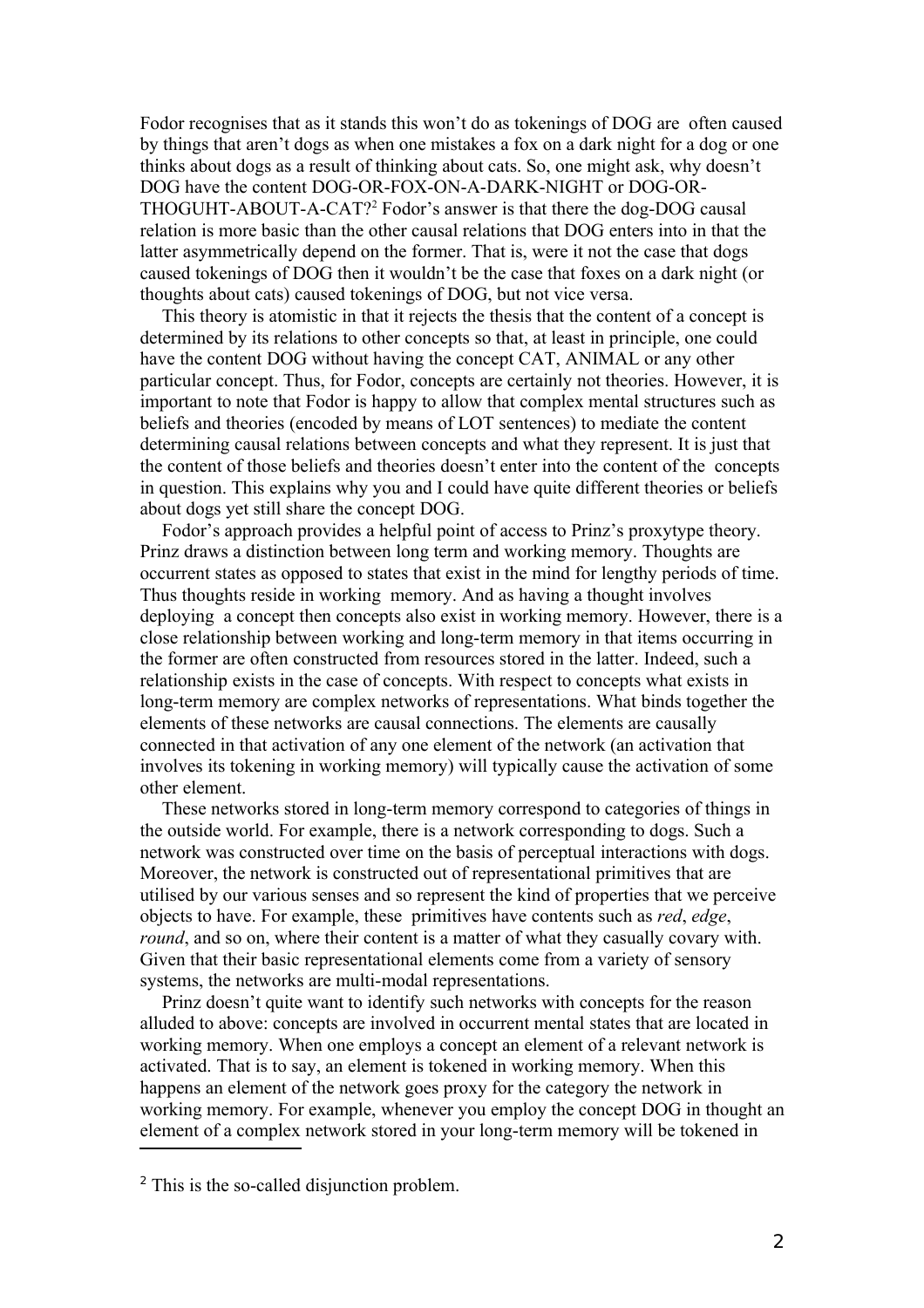your short term memory. On different occasions and in different contexts you might token different elements of the complex. On all such occasions you are thinking a thought involving the concept DOG because the representation you token is drawn from one and the same complex, a complex that was constructed on the basis of interactions with dogs.

I began by stating that Prinz identifies concepts with proxytypes. We are now in a position to understand what this claim comes to. A proxytype is any element of a complex representational network stored in long-term memory corresponding to a particular category that could tokened in working memory to go proxy for that category. I also began by stating that Prinz's theory is an empiricist theory and we are now in a position to see what that claim comes to. In the context of concepts empiricism is often characterised as the view that all our concepts are learned as opposed to being innate. Now Prinz does think that the networks that proxytpes belong to are constructed on the basis of experience and so are not part of our innate endowment. However, the representational primitives out of which they are constructed are innate. What makes Prinz's theory empiricist is that these primitives are perceptual representations so that concepts are constructed out of perceptual resources. In other words, Prinz is endorsing Locke's (and ultimately Aquinas's) slogan that nothing is in the mind unless it was first in the senses.

There are several further features of Prinz's account that are worth bringing out. First, in virtue of the fact that different proxytypes are utilised on different occasions when thinking thoughts involving the concept DOG, we don't have a single concept DOG; rather we have many DOG concepts. However, Prinz points out, there is a likely to be a default proxytype that is employed when there is not sufficient context to result in the tokening of a more specific proxytype. Second, Prinz is committed to an atomist view of content. What gives a given proxytype its content is a matter of the content of the complex network that it is drawn form and the content of that network is a matter of the identity of the things that it was constructed on the basis of perceiving. For example, a DOG proxytype is an element of a network that was constructed on the basis of perceptual interactions with dogs.

A third additional feature of the account relates to Prinz's emphasis on the importance of concepts for categorisation and inference. When one categorises something as a dog what happens is a match is found between a current perceptual state and one of one's DOG proxytypes. And when one infers from this that the animal so categorised barks, the proxytype tokened in categorisation causes the tokening of another proxytpe belonging to the network that represents the barking aspect dog behaviour. This second proxytype will have been added to the network as a result of hearing dogs bark.

At this point it should be clear that there are considerable differences between Prinz's prototype theory and Fodor's theory, nothwithstanding the fact that both are committed to an atomistic view of the content of concepts. First, for Fodor concepts are amodal representations. That is to say, they are arbitrary symbols that do not take the form of any representations involved in perception. Prinz, on the other hand views concepts as being built from perceptual representations that are associated with a range of modalities and so that concepts are multi-modal representations. Second, Fodor regards most lexical concepts (that is concepts expressed by a morphologically simple words) as being simple representations whereas for Prinz such concepts are complex representations. Fodor doesn't deny that there are complex representational structures associated with concepts expressed by means of simple symbols of LOT. Consider DOG for example. For Fodor the fact that dogs reliably cause the tokening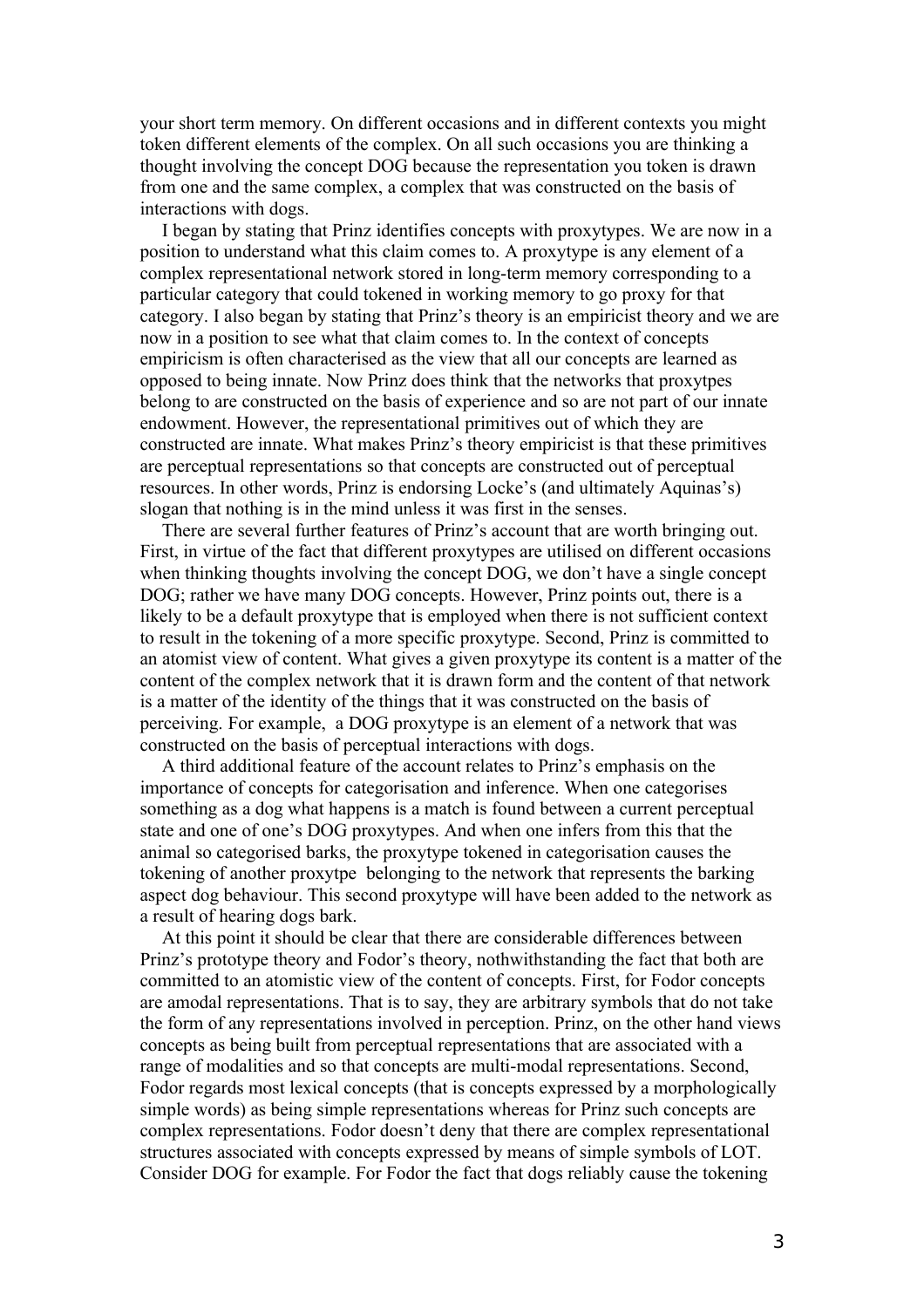of this LOT symbol – thereby playing a role in fixing its content – could depend upon complex structures that represent various properties of dogs including those that are readily perceivable. Such structures would serve as mechanisms that mediate the casual connection between dogs and DOG but they are not to be identified with the concept DOG.

# **Evaluating the Proxytype Theory**

I now turn to the task of evaluating the proxytype theory. One interesting objection is implied by Edouard Machery (2009) as part of a general examination of work on concepts in both philosophy and psychology. Machery argues that psychological and philosophical work on concepts has quite different explanatory ambitions and so cannot be evaluated by the same criteria. Psychologists are primarily concerned with the mechanisms involved in categorisation, concept acquisition and inference (particularly inductive inference). Philosophers, on the other hand, focus on how it is possible for us to have thoughts, that is to say, propositional attitudes such as beliefs and desires. A core element of this project involves explaining how our thoughts manage to be about what they are about. Fodor would be a clear-cut example of someone whose work on concepts addresses a philosophical agenda. An example of a theory of concepts engaging with a psychological agenda would be any version of the prototype theory emanating from the work of Eleanor Rosch. The upshot of this is that it doesn't count against a psychological theory of concepts if it doesn't solve a problem of concern to a philosopher and vice versa.

The objection that this line of thought generates against Prinz is as follows. In motivating the proxytype theory Prinz examines an number of alternative theories developed by both philosophers and psychologists. He judges that all of these are ultimately unsatisfactory in virtue of failing to explain at least one important feature of concepts. Thus, a new theory is needed and the proxytypes theory constitutes this by explaining all the required features. Some of these features belong to what Machery would regard as a philosophical agenda and some to a psychological agenda. But if these agendas are independent of one another it is not incumbent on any theory to engage with both of them. Hence, the proxytype theory is designed to achieve a misconceived goal and the failure of competitor theories to fulfill that goal hardly counts against them.

I'm not convinced by this objection. For it to go through it would have to be the case that psychologists and philosophers were talking about quite different things when they used the term 'concept'. Indeed, Machery seems to be suggesting that this is the case as he says that 'concepts in psychology' are 'bodies of knowledge that are used by default in the processes underlying the higher cognitive capacities) (2009: 7) whereas 'concepts in philosophy' are 'capacities for having propositional attitudes' (2009: 31). I don't deny that there are differences in the aims, emphases and methods employed by, respectively, psychologists and philosophers yet Machery overstates the extent and significance of these differences. Historically philosophers interested in concepts have been concerned with how we acquire concepts, how we use them to categorise and how we make inferences involving them. The British empiricist philosophers Locke and Hume stand out in this regard. Moreover, it is difficult to see how psychologists couldn't be concerned with our capacity for thought. For isn't categorizing something as a dog a matter of thinking or believing that it is a dog? And isn't inducing from one's experience of several dogs barking that all dogs bark a matter of forming one belief on the basis of another? Of course a psychological theory of concepts doesn't have to explain every property of concepts. But a given theory is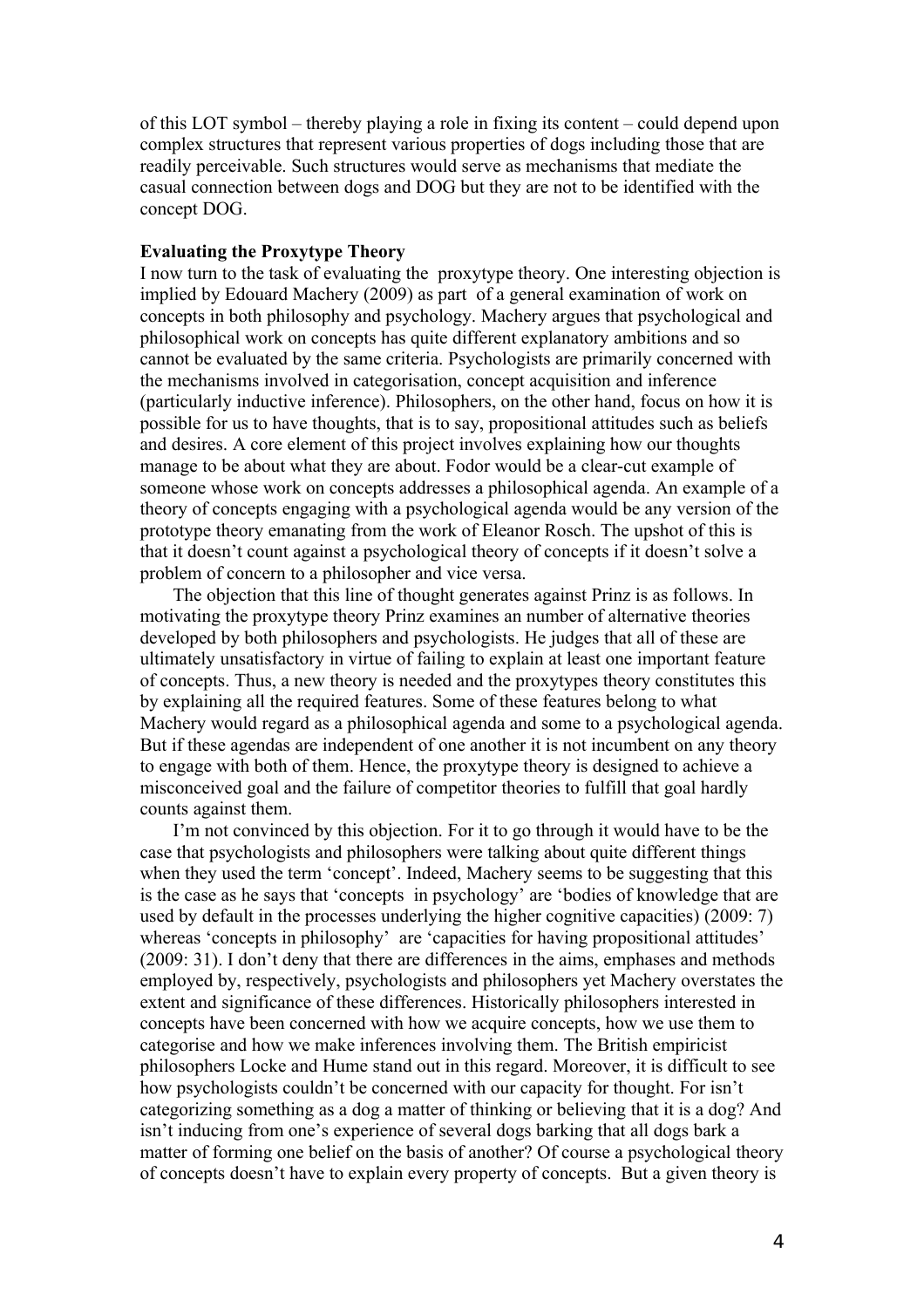problematic if it implies that concepts don't or couldn't have a property that we have independent reason to believe that they have. And it is this thought that lies at the heart of Fodor's objection.

I now turn to objections to the prototype theory that I regard as being more decisive. The first such objection emanates from a response to a criticism that Prinz (200?) directs at Fodor. Here Prinz argues that identifying concepts with amodal symbols fails to explain how we categorise the things we interact with and that this is a major failing given that categorisation is one of the primary functions of concepts. Consequently, in order to make sense of categorisation Fodor also needs to postulate complex representational structures that mediate the causal connection between concepts and the items that fall under them. In the case of DOG, this complex structure will represent the perceivable properties that dogs typically have. But, Prinz continues, the upshot of this is that his account should be preferred on grounds of simplicity. For, by identifying concepts with the kinds of structures that Fodor regards as mediating mechanisms he abandons any need to postulate additional amodal symbols.

A problem with this objection is that it overlooks the chief motivations for postulating the existence of a language of thought made up of amodal symbols. For Prinz categoristion involves the activation of a component of a complex network stored in long-term memory. For example, suppose I am confronted by a dog. A match is found between the perceptual state that the dog causes and a component of the network built on the basis of perceptual interactions with dogs. Thus, that proxtype is activated, an event that constitutes my categorising the animal before me as a dog. Suppose that the dog is silent when I perceive it but that I go on to infer that it barks. This will involve the proxytype I token causing the activation of another element of the network. This element will be a proxytype that was added to the network on the basis of experiences of dogs barking. The kind of reasoning portrayed here is based upon associative learning and involves the tokening of quite simple thoughts. Thus, on seeing a dog I think DOG (or IT'S A DOG) and go on to conclude BARKS (or IT BARKS). Now perhaps the proxytype theory can handle this kind of reasoning. But much of our reasoning is far more complex than this in the respect that it involves many steps, drawing upon information from a range of very different domains, making connections which outstrip one's experience, and tokening thoughts containing many concepts. Consider an example. Suppose that I have to collect my children from school by 6.00 p.m. at the latest. I'm running late as it is 5.00 p.m. and I've just come out of a meeting on a campus 30 miles away. Following my normal route home takes me 50 minutes but I don't automatically select this route as I reason that given the current time that route may well be subject to traffic congestion that would slow me down considerably. So I begin reflecting in order to work out if there any alternative routes that will get me home on time. In doing this I take into account a range of factors such as route lengths, speed limits, the number of roundabouts and junctions, the proximity of the routes to large residential areas, the amount of fuel I have in my tank, and so on. I eventually settle on a route different to my normal one and arrive with five minutes to spare. This is an example of everyday reasoning but it does seem quite distant from the kind that the proxytype theory seems well suited to handle. The relevant point in this context is that it is the kind of reasoning that has a logical character and so is readily explained in terms of the employment of logical rules or principles. But employing such rules involves applying them to representations that have an appropriate logical form. Now the simple symbols of LOT that Fodor postulates belong to a language that has syntactic rules for combining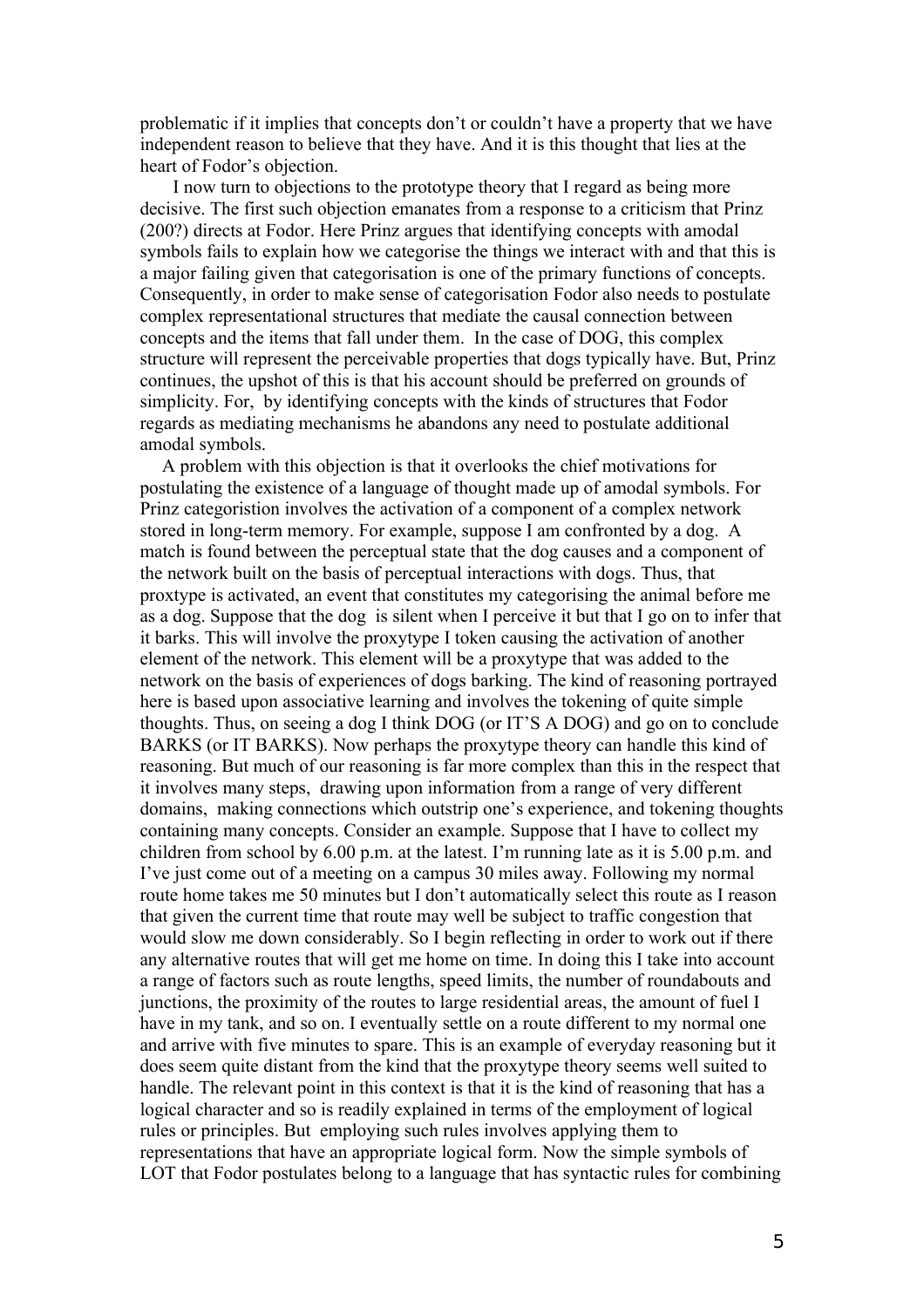those symbols to create more complex structures. These complex structures do not merely include complex concepts such as BROWN DOG but thoughts such as THE BROWN DOG THAT LIVES NEXT DOOR INVARIABLY BARKS WHEN THE POSTMAN DELIVERS A LETTER. In other words, they include thoughts that have precisely the kind of logical forms that enable them to be figure in processes of logical inference, processes that involve the application of logical rules and principles. In short then, an important motivation for postulating amodal symbols and identifying them with concepts is to make sense of our complex reasoning capacities. Prinz does think that proytypes can be combined but the kinds of examples he focuses upon involve the combination of two concepts like BROWN and DOG to form the complex BROWN DOG. But what he needs to show is that the proxytype theory can make sense of how we combine our concepts to create the kind of thoughts that we routinely have and that the resultant structures have a form that enables them to figure in processes of logical reasoning.

In a nutshell I have objected that Prinz focuses on simple inferences that, perhaps, can be handled by the proxytype theory, but overlooks the more complex thought processes that Fodor's approach is designed to handle. For what a theory of concepts needs to do is explain both how our concepts can be combined to form the complex thoughts that we are capable of having and do so in such a way that explains how such thoughts could figure in the reasoning processes that we routinely.

A second objection to the proxytype theory relates to Prinz's account of how proxytyes get their content. Prinz argues that the DOG proxytypes have the content they have because they are drawn from a complex network that was built on the basis of interactions with dogs. This readily accounts for misrepresentation for if, say, a fox causes the tokening of a proxytype from this network the fox will have been misrepresented as a dog in virtue of the historical origins of the proxytype. However, Prinz also argues that the networks are constructed over time at any point in their history new elements can be added to them. For example, if I encounter a pomeranian for the first time I may well add more to the DOG network in order to reflect what is distinctive about Pomeranians. But this generates a problem for it is highly likely that at some point interactions with non-dogs has led to additions to the putative DOG network implying that that network was constructed on the basis of interactions with a category of creatures broader than that of dogs with the implication that proxytypes drawn from that network have a content broader than *dog.*

A third objection once more relates to the content of our concepts. Since Putnam's (1975) classic article The Meaning of "Meaning"' externalism has become the orthodoxy in the philosophy of mind. According to such a view the protagonists in Putnam's Twin Earth thought experiment express different concepts by means of the word 'water' (and, therefore, different thoughts by means of sentences featuring that word). This is the case despite the fact that they are molecule for molecule duplicates. Earth dwelling Oscar expresses the concept WATER by means of 'water' in virtue of the fact that the local odourless, colourless liquid that he interacts with is water (that is, H2O). Twin Oscar, on the other hand, expresses the concept TWIN-WATER in virtue of the fact that the local odourless, colourless liquid that he interacts with is twin-water (that is, XYZ).

The problem for the proxotype theory is this: how can it account for this divergence in content between the respective concepts of the twins and, therefore, the fact that they express different concepts by means of 'water'? Given that proxotypes are ultimately constructed out of perceptual representations the upshot would appear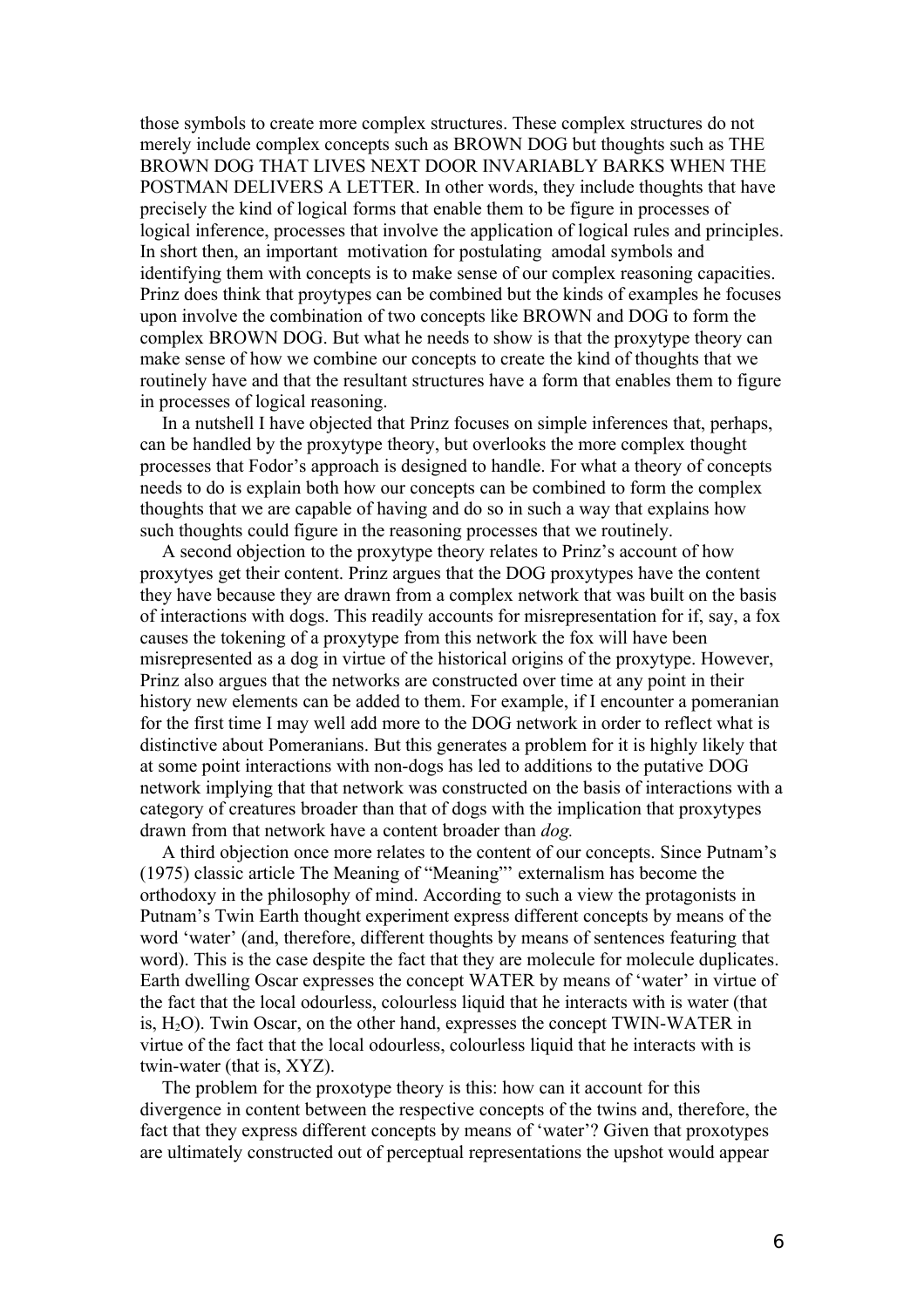to be that the twins have exactly the same proxotypes and, therefore, exactly the same concepts.

Prinz is alive to this problem and in addressing it he employs Locke's distinction between real and nominal essences. The real essence of water (that is, the colourless, odourless liquid found here on Earth) is a matter of its microphysical constitution. The nominal essence of water is a matter of the perceivable properties characteristic of water on the basis of which we typically identify a sample of water as such. Corresponding to this distinction is that between real and nominal content. The real content of the respective concepts expressed by means of 'water' by Oscar and Twin Oscar differ. This is because the stuff falling under Oscar's concept has the real essence of being H2O whilst the stuff falling under Twin Oscar's concept has the real essence of being XYZ. On the other hand, their concepts have the same nominal content as the perceptual representations that figure in the proxytypes that constitute their respective contents are identical. This distinction between real and nominal content corresponds to the familiar one between broad and narrow content. In effect, what Prinz is saying is that the real content of a particular concept possessed by an individual is a matter of the essence of the items that the individual causally interacted with in constructing that concept. As Oscar interacted with  $H_2O$  in constructing his concept, that concept has the real content *water*. Whereas, Twin Oscar's corresponding concept has the real content *twin water* as it was constructed on the basis of casual interactions with Twin Water. This way of dealing with the problem posed by Putnam's thought experiment clearly echoes Prinz's approach to dealing with misrepresentation described above.

However, what I have said so far leaves out a crucial aspect of Prinz's line of thought and this has to do with his endorsement of a view that has become known as psychological essentialism. Psychological essentialism is a view that emanates from developmental psychology.<sup>[3](#page-6-0)</sup> According to this doctrine children are innately essentialist about many of the categories for which they have concepts. That is to say, that children think that the items that belong to a particular category are bound together by having a common essence. An essence is a collection of properties that something must have to belong to the category in question and which are the underlying hidden causes of the readily perceivable properties of the category members. Thus, if a child were an essentialist with respect to the category corresponding to the concept WATER she would think that anything falling under that concept did so in virtue of having the relevant hidden properties, properties that are causally responsible for surface properties relating to its appearance and behaviour.

There is considerable empirical evidence in favour of psychological essentialism. To get a flavour of this evidence consider Frank Keil's (1989) classic experiment. Keil showed children and adults a picture of a racoon. When asked these subjects answered that the picture was of a racoon. They were then told that the pictured animal underwent a series of changes including changes to its appearance (through fur-dying its fur and plastic surgery), the insertion of a smell sac, and modifications to its behaviour. They were then presented with a picture of an animal resembling and skunk and told that it was of the original animal post-modification. When asked about the identity of the animal at this stage children over the age of seven and adults systematically answered that it was a racoon despite its appearance indicating that for

<span id="page-6-0"></span><sup>3</sup> Prominent champions of psychological essentialism include Keil (1989), Gelamn

<sup>(2003)</sup> and Bloom (2004).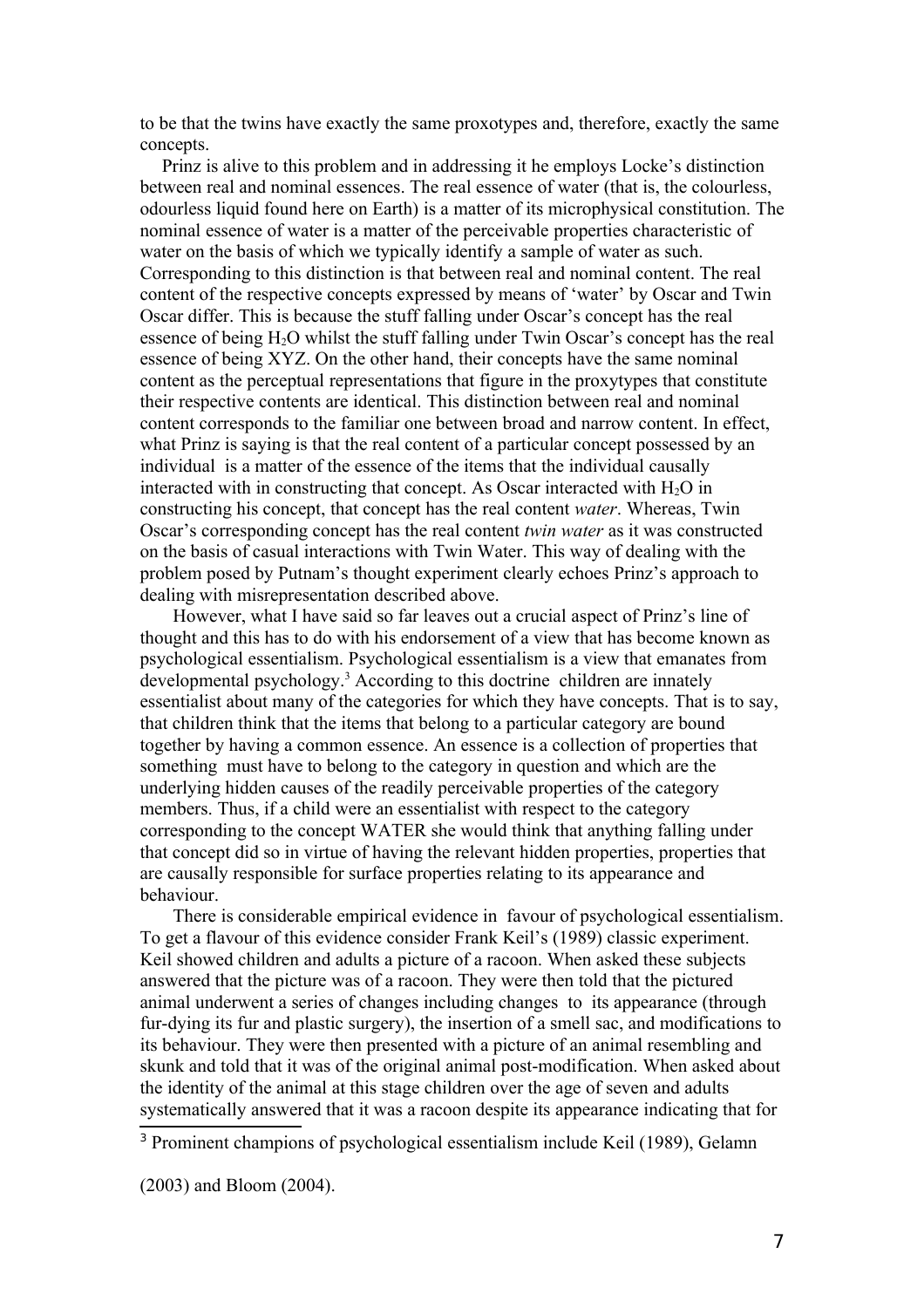them something's being a racoon is a matter of its origins and/or hidden nature rather than its observable properties. Typically, psychological essentialists regard children as holding a placeholder conception of essence; that is, children do not usually have any substantial views as to the precise nature of the categories they adopt an essentialist attitude towards (Medin and Ortony, 1989).

Prinz endorses psychological essentialism. Thus, with respect to Oscar he would say that he thinks of the stuff falling under his concept WATER as having a particular essence (the nature of which he may well think himself ignorant) that is the causal basis of the perceivable properties in virtue of which he typically identifies a sample of water as such (that is, the properties that are represented by the relevant proxytype). Thus, Prinz accounts for the real content of Oscar (and our) concept WATER on the basis of Oscar's (and our) essentialist commitments along with the fact that that concept was constructed on the basis of causal interactions with H2O. Without such an essentialist commitment the concept Oscar and we express by means of 'water' would have a content such as to apply to anything with an appearance like that of water. Thus, it would apply to XYZ as much as to  $H_2O$ .

What I will now argue is that that way of dealing with the problem of accounting for the content of our concepts in the light of Putnam's Twin Earth thought experiment is problematic with the upshot that Prinz cannot explain how Oscar and Twin Oscar can diverge in their concepts.

Essences of types of stuff do not always take the same form. Water has a microphysical essence. However, the same is not true of milk as can be seen by considering the following thought experiment. On an arid planet a team of superintelligent robots who have never previously encountered water, synthesise a collection of  $H_2O$  molecules that they store in a beaker in their laboratory. These molecules form a colourless liquid that any visiting human would be unable to distinguish from water. Would this stuff be water? I contend that it would even though it has different origins from the water here on Earth and even though it doesn't play anything like the same role in the life of its home planet that water does here. For example, it doesn't fall as rain, fill any lakes or rivers or help sustain the life of any living creature. This is a simple consequence of water's having a microsphysical essence.

Now suppose that the robots take the water they have manufactured and mix it with a range of vitamins, minerals and fats that they have also synthesized so as to make something that is identical at the physico-chemical level to the glass of milk that I have just poured from a plastic bottle in my fridge. They don't drink this liquid and if they did it would certainly not provide them with any nourishment. Neither did they make it with the intention to provide nourishment for any other things. In fact, they are not in contact with any living things that would be nourished by the liquid. Question: is the liquid they have made milk? My answer is that it is not as what makes milk milk is not its physico-chemical properties per se. Rather, the essence of milk has to do with its origins and function; that it is manufactured in the body of a living creature with the function of sustaining and nourishing its young offspring. In short, the milk-like liquid the robots manufacture doesn't have the relevant origins and function to be milk.

Now consider Twin Earth where the liquid that they call milk  $-$  a liquid that is produced in the bodies of the creatures they call 'mammals' and is made and used to provide nourishment for the young offspring of those creatures – is largely made up of XYZ. Question: is this liquid milk? I would deliver an affirmative answer on the basis that it has a relevant origin and function.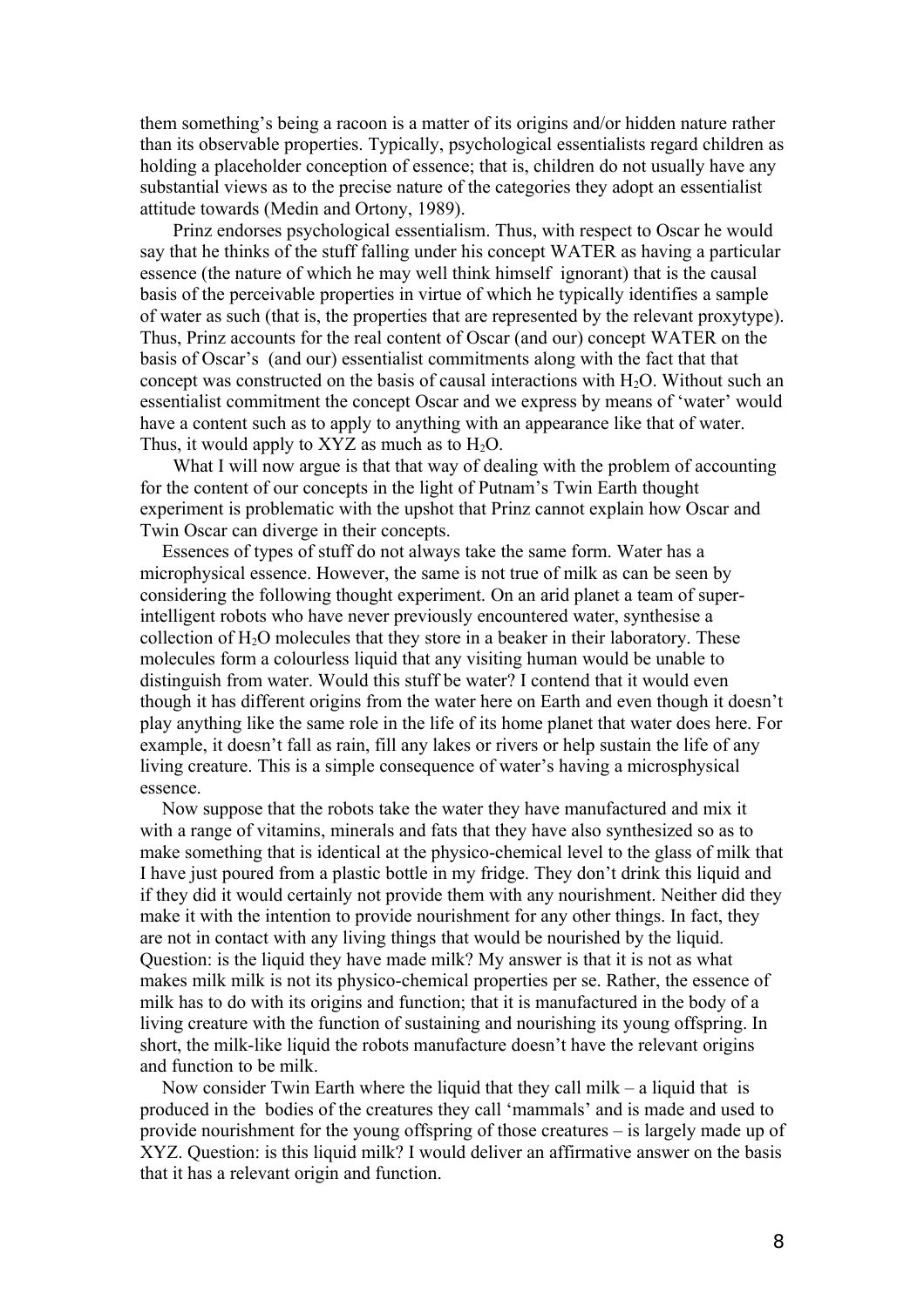In sum then, a sample of liquid can fail to be milk whilst being identical at the physico-chemical level to the milk in my glass and something can be milk whilst being very different at the physico-chemical level to that milk. What this implies is not that milk doesn't have an essence but that its essence isn't microsphysical or chemico-physical; rather it is functional or bio-functional.

Now suppose a child resident on Earth constructs a concept that she comes to express by means of the word 'milk' on the basis of interactions with samples of milk. Will that concept be the concept MILK, will it have the real content *milk*? Prinz would answer affirmatively. Now of course the samples of milk the child interacted with would all fall under the concept MILK. But they would also fall under a distinct physico-chemical concept due to the contingent fact that all milk here on Earth has the same basic physico-chemical makeup (for example, it is all largely made up of  $H_2O$ ). The child's twin on Twin Earth would also be interacting with milk but the samples there would fall under a different physico-chemical concept as they were made up largely of XYZ. This raises the question of why the child here on Earth constructs the concept MILK rather than a distinct but locally co-extensive physico-chemical concept? Now Prinz needs to provide an answer to this question otherwise his proxytype theory will makes it a mystery how someone could acquire the concept MILK and imply that the concept most people express by 'milk' has an indeterminate content. It won't do to appeal to the child's essentialist commitments. Such commitments will only help if the child's essentialism takes the form of an idea as to the specific nature of the essence of 'milk'. In other words, the child will need to think that the concept she is constructing binds together samples of stuff not on the basis of their physico-chemical nature but on the basis of their bio-functional nature. Now one could coherently attribute to children such a precise essentialist commitment but it is difficult to see how Prinz could countenance such a view for the following reason. It is difficult to see how a typical child could arrive at such a view without explicit instruction or without it's being part of her innate endowment. The first option is hardly plausible for, as Paul Bloom (2000) points out, even educated Westerners don't talk to their children about essences. The second option hardly fits with Prinz's empiricism and his accompanying desire to restrict attributions of innate items to general learning mechanisms and perceptual representations.

This problem doesn't just apply to the concept MILK but also to the more familiar philosophical example of WATER. Every sample of water will fall under a concept that binds together samples of liquid that have a common origin, 'lifestyle' and role in human life and life in general. One might describe this as the concept of a liquid that fills rivers and streams, falls as rain, comes out of taps, and is fundamental to the survival of most living things. I argued that MILK is a bio-functional concept. With respect to the concept I am now describing, it might be described as a functional concept. Call this concept FWATER. Despite the fact that everything here on Earth that falls under the concept WATER also falls under the concept FWATER, and vice versa, the two concepts are not co-extensive as the XYZ on Twin Earth falls under FWATER though it is not water. And the  $H<sub>2</sub>O$  synthesized by the super-intelligent robots described above falls under WATER but not FWATER.

So the problem for Prinz is to explain how we construct the concept WATER on the basis of our interactions with water rather than the concept FWATER whilst still making sense of how we construct the concept of MILK on the basis of our interactions with milk. A commitment to an unarticulated notion of essence will hardly work given that essences come in different forms and the concept FWATER is just as subject to essentialist analysis as that of WATER. What the child needs is an